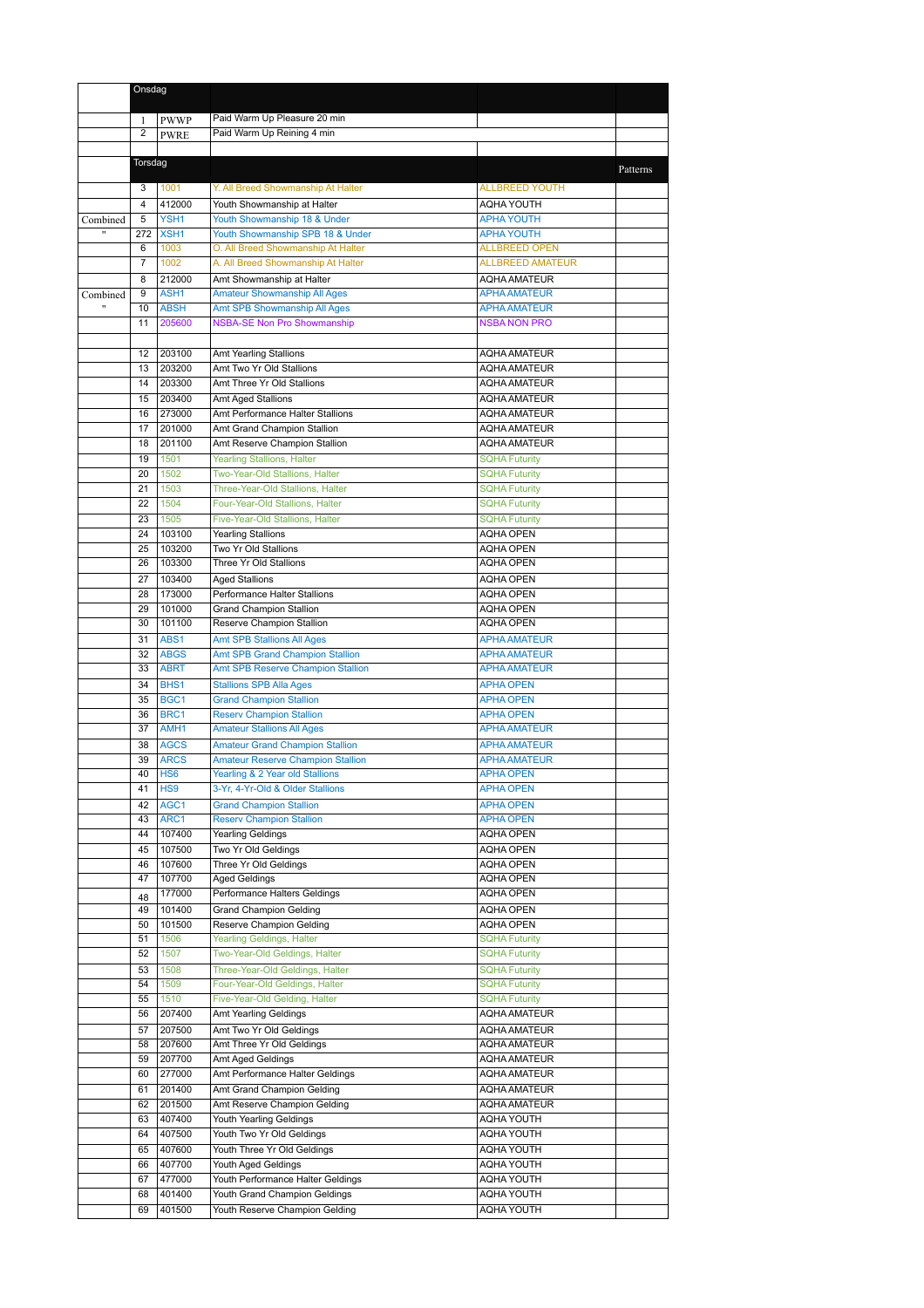|                   | 70  | AMH7             | <b>Amateur Geldings All Ages</b>             | <b>APHA AMATEUR</b>     |  |
|-------------------|-----|------------------|----------------------------------------------|-------------------------|--|
|                   | 71  | <b>AGCG</b>      | <b>Amateur Grand Champion Gelding</b>        | <b>APHA AMATEUR</b>     |  |
|                   | 72  | <b>ARCG</b>      | <b>Amateur Reserve Champion Gelding</b>      | <b>APHA AMATEUR</b>     |  |
|                   |     |                  |                                              |                         |  |
|                   | 73  | HG <sub>6</sub>  | Yearling & 2-Yr Old Geldings                 | <b>APHA OPEN</b>        |  |
|                   | 74  | HG <sub>9</sub>  | 3,4-Yr Old & Older Geldings                  | <b>APHA OPEN</b>        |  |
|                   | 75  | AGC <sub>3</sub> | <b>Grand Champion Gelding</b>                | <b>APHA OPEN</b>        |  |
|                   | 76  | ARC <sub>3</sub> | <b>Reserv Champion Gelding</b>               | <b>APHA OPEN</b>        |  |
|                   | 77  | ABS7             | <b>Amt SPB Geldings All Ages</b>             | <b>APHA AMATEUR</b>     |  |
|                   |     |                  |                                              |                         |  |
|                   | 78  | <b>ABGG</b>      | <b>Amt SPB Grand Champion Gelding</b>        | <b>APHA AMATEUR</b>     |  |
|                   | 79  | <b>ABRX</b>      | <b>Amt SPB Reserve Champion Gelding</b>      | <b>APHA AMATEUR</b>     |  |
|                   | 80  | BHG7             | SPB Yearling & 2-Yr Old Geldings             | <b>APHA OPEN</b>        |  |
|                   | 81  | <b>BG10</b>      | 3,4-Yr Old & Older Geldings                  | <b>APHA OPEN</b>        |  |
|                   | 82  | BGC <sub>3</sub> | <b>Grand Champion Gelding</b>                | <b>APHA OPEN</b>        |  |
|                   | 83  | BRC3             | <b>Reserv Champion Gelding</b>               | <b>APHA OPEN</b>        |  |
|                   |     |                  |                                              |                         |  |
|                   | 84  | YG1              | Youth Halter Geldings All Ages               | <b>APHA YOUTH</b>       |  |
|                   | 85  | 105400           | <b>Yearling Mares</b>                        | <b>AQHA OPEN</b>        |  |
|                   | 86  | 105500           | Two Yr Old Mares                             | <b>AQHA OPEN</b>        |  |
|                   | 87  | 105600           | Three Yr Old Mares                           | <b>AQHA OPEN</b>        |  |
|                   | 88  | 105700           | <b>Aged Mares</b>                            | <b>AQHA OPEN</b>        |  |
|                   | 89  | 175000           | Preformance Halter, Mares                    | <b>AQHA OPEN</b>        |  |
|                   |     |                  |                                              |                         |  |
|                   | 90  | 101200           | <b>Grand Champion Mare</b>                   | <b>AQHA OPEN</b>        |  |
|                   | 91  | 101300           | Reserve Champion                             | <b>AQHA OPEN</b>        |  |
|                   | 92  | 1511             | <b>Yearling Mares, Halter</b>                | <b>SQHA Futurity</b>    |  |
|                   | 93  | 1512             | Two-Year-Old Mares, Halter                   | <b>SQHA Futurity</b>    |  |
|                   | 94  | 1513             | Three-Year-Old Mares, Halter                 | <b>SQHA Futurity</b>    |  |
|                   | 95  | 1514             | Four-Year-Old Mares, Halter                  | <b>SQHA Futurity</b>    |  |
|                   |     |                  |                                              |                         |  |
|                   | 96  | 1515             | Five-Year-Old Mare, Halter                   | <b>SQHA Futurity</b>    |  |
|                   | 97  | 205400           | Amt Yearling Mares                           | <b>AOHA AMATEUR</b>     |  |
|                   | 98  | 205500           | Amt Two Yr Old Mares                         | <b>AQHA AMATEUR</b>     |  |
|                   | 99  | 205600           | Amt Three Yr Old Mares                       | <b>AQHA AMATEUR</b>     |  |
|                   | 100 | 205700           | Amt Aged Mares                               | AQHA AMATEUR            |  |
|                   | 101 | 275000           | Amt Performance Halter Mares                 | <b>AQHA AMATEUR</b>     |  |
|                   |     |                  |                                              |                         |  |
|                   |     | 102 201200       | Amt Grand Champion Mares                     | <b>AQHA AMATEUR</b>     |  |
|                   | 103 | 201300           | Amt Reserve Champion Mare                    | <b>AQHA AMATEUR</b>     |  |
|                   | 104 | 405400           | Youth Yearling Mares                         | AQHA YOUTH              |  |
|                   | 105 | 405500           | Youth Two Yr Old Mares                       | <b>AQHA YOUTH</b>       |  |
|                   | 106 | 405600           | Youth Three Yr Old Mares                     | <b>AQHA YOUTH</b>       |  |
|                   | 107 | 405700           | Youth Aged Mares                             | <b>AQHA YOUTH</b>       |  |
|                   |     |                  |                                              |                         |  |
|                   |     |                  |                                              |                         |  |
|                   | 108 | 475000           | Youth Performance Halter Mares               | <b>AQHA YOUTH</b>       |  |
|                   | 109 | 401200           | Youth Grand Champion Mares                   | <b>AQHA YOUTH</b>       |  |
|                   | 110 | 401300           | Youth Reserve Champion Mares                 | <b>AQHA YOUTH</b>       |  |
|                   |     | 111 AMH4         | <b>Amateur Mares All Ages</b>                | <b>APHA AMATEUR</b>     |  |
|                   |     |                  |                                              |                         |  |
|                   |     | 112 AGCM         | <b>Amateur Grand Champion Mare</b>           | <b>APHA AMATEUR</b>     |  |
|                   |     | 113 ARCM         | <b>Amateur Reserve Champion Mare</b>         | <b>APHA AMATEUR</b>     |  |
|                   | 114 | HM <sub>6</sub>  | Yearling & 2-Yr Old Mares                    | <b>APHA OPEN</b>        |  |
|                   | 115 | HM9              | 3,4-Yr Old & Older Mares                     | <b>APHA OPEN</b>        |  |
|                   |     | 116 AGC2         | <b>Grand Champion Mare</b>                   | <b>APHA OPEN</b>        |  |
|                   |     | <b>117 ARC2</b>  | <b>Reserv Champion Mare</b>                  | <b>APHA OPEN</b>        |  |
|                   |     | 118 YM1          | <b>Youth Halter Mares All Ages</b>           | <b>APHA YOUTH</b>       |  |
|                   |     |                  |                                              |                         |  |
|                   |     | 119 ABS4         | <b>Amt SPB Mares All Ages</b>                | <b>APHA AMATEUR</b>     |  |
|                   |     | 120 ABGM         | <b>Amt SPB Grand Champion Mare</b>           | <b>APHA AMATEUR</b>     |  |
|                   | 121 | <b>ABRM</b>      | <b>Amt SPB Reserve Champion Mare</b>         | <b>APHA AMATEUR</b>     |  |
|                   | 122 | BHM7             | SPB Yearling & 2-Yr Old Mares                | <b>APHA OPEN</b>        |  |
|                   | 123 | <b>BM10</b>      | SPB 3,4-Yr Old & Older Mares                 | <b>APHA OPEN</b>        |  |
|                   | 124 | BGC <sub>2</sub> | <b>Grand Champion Mare</b>                   | <b>APHA OPEN</b>        |  |
|                   | 125 | BRC <sub>2</sub> | <b>Reserv Champion Mare</b>                  | <b>APHA OPEN</b>        |  |
|                   |     |                  |                                              |                         |  |
|                   |     |                  |                                              |                         |  |
|                   | 126 | 2002             | A. Allbreed Hunt Seat Equitation             | <b>ALLBREED AMATEUR</b> |  |
|                   |     | 127 252000       | Amt Hunt Seat Equitation                     | AQHA AMATEUR            |  |
| Combined          | 128 | AHS1             | <b>Amateur Hunt Seat Equitation All Ages</b> | <b>APHA AMATEUR</b>     |  |
| $^{\prime\prime}$ | 129 | 2001             | Y. All Breed Hunt Seat Equitation            | <b>ALLBREED YOUTH</b>   |  |
| Combined          |     | 130 XEE1         | <b>SPB Youth Hunt Seat Equitation</b>        | <b>APHA YOUTH</b>       |  |
| $\overline{ }$    |     |                  |                                              |                         |  |
|                   | 131 | YEE1             | Youth Hunt Seat Equitation                   | <b>APHA YOUTH</b>       |  |
|                   |     | 132 452000       | Youth Hunt Seat Equitation                   | AQHA YOUTH              |  |
|                   | 133 | 2003             | O. All Breed Hunt Seat Equitation            | <b>ALLBREED OPEN</b>    |  |
|                   | 134 | <b>ABHS</b>      | Amt SPB Hunt Seat Equitation All Ages        | <b>APHA AMATEUR</b>     |  |
|                   | 135 | 260600           | <b>NSBA-SE Non Pro Hunt Seat Equitation</b>  | <b>NSBA NON PRO</b>     |  |
|                   |     |                  |                                              |                         |  |
|                   | 136 | 3001             | Y. Allbreed Hunter Under Saddle              | <b>ALLBREED YOUTH</b>   |  |
|                   |     | 137 444000       | Youth Hunter Under Saddle                    |                         |  |
|                   |     |                  |                                              | AQHA YOUTH              |  |
| Klass i Klass     | 138 | YBH1             | <b>Youth Hunter Under Saddle</b>             | <b>APHA YOUTH</b>       |  |
|                   | 139 | XBH <sub>1</sub> | <b>SPB Youth Hunter Under Saddle</b>         | <b>APHA YOUTH</b>       |  |
|                   | 140 | 3002             | A. Allbreed Hunter Under Saddle              | <b>ALLBREED AMATEUR</b> |  |
|                   |     | 141 244000       | Amt Hunter Under Saddle                      | AQHA AMATEUR            |  |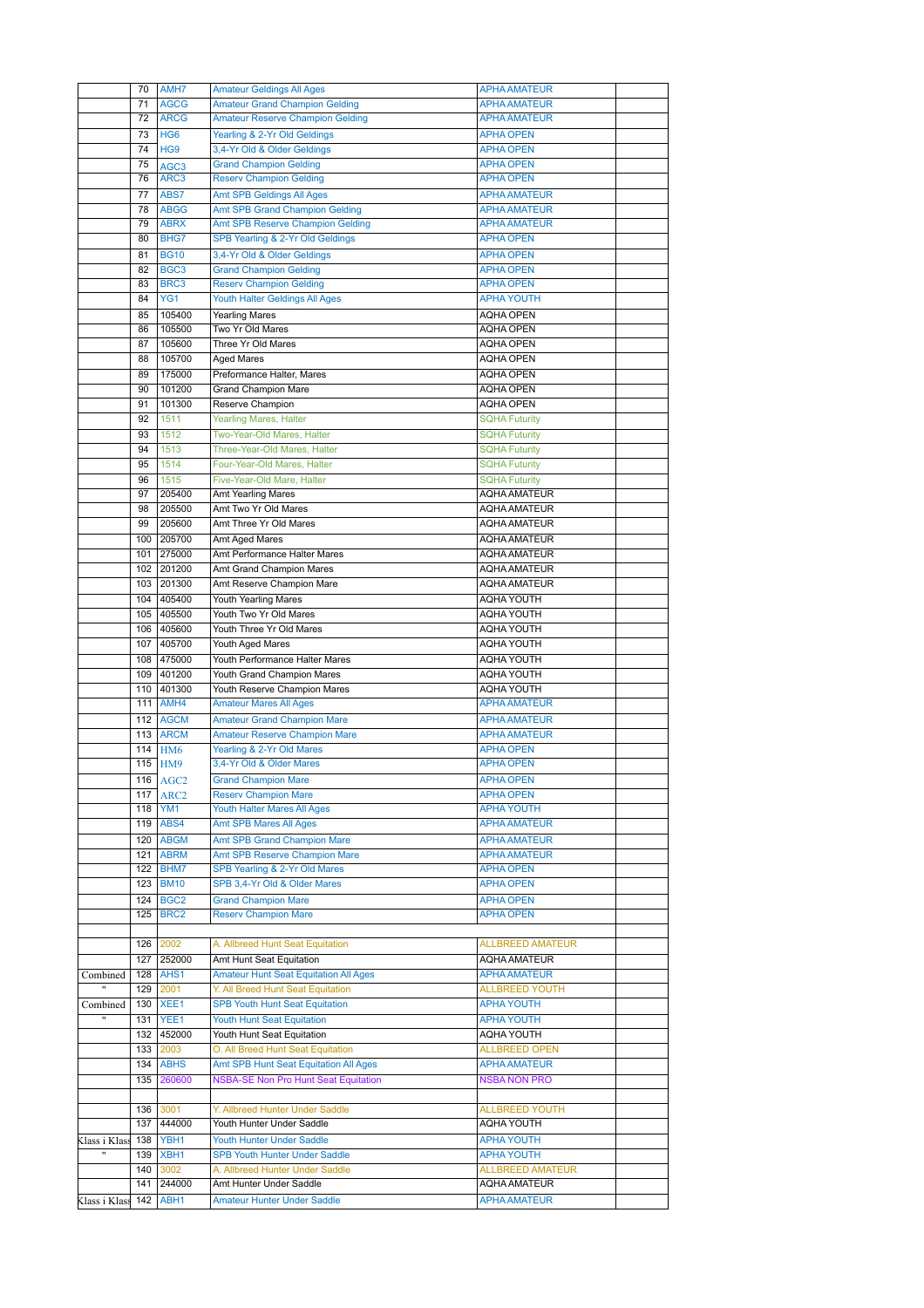| $\pmb{\mathfrak{m}}$                 | 143    | <b>ABBH</b>             | Amt SPB Hunter Under Saddle                                       | <b>APHA AMATEUR</b>                  |                |
|--------------------------------------|--------|-------------------------|-------------------------------------------------------------------|--------------------------------------|----------------|
|                                      | 144    | 220300                  | <b>NSBA-SE Open Hunter Under Saddle</b>                           | <b>NSBA Open</b>                     |                |
|                                      |        |                         |                                                                   |                                      |                |
|                                      | 145    | 10102                   | R&S Youth 1                                                       | <b>NRHA</b>                          | 5              |
|                                      | 146    | 10202                   | R&S Youth 2                                                       | <b>NRHA</b>                          | 5              |
|                                      |        |                         |                                                                   |                                      |                |
|                                      | 147    | 7001                    | <b>Youth Allbreed Reining</b>                                     | <b>ALLBREED YOUTH</b>                | $\overline{5}$ |
|                                      | 148    | 434000                  | Youth Reining                                                     | <b>AQHA</b>                          | 5              |
| Combined                             | 149    | YR <sub>1</sub>         | Youth Reining 18 & Under                                          | <b>APHA</b>                          | 5              |
| $\pmb{\mathfrak{m}}$                 | 150    | XR <sub>1</sub>         | Youth SPB 18 & Under                                              | <b>APHA</b>                          | 5              |
|                                      | 151    | 10100                   | R&S Open 1                                                        | <b>NRHA</b>                          | 6              |
|                                      | 152    | 10200                   | R&S Open 2                                                        | <b>NRHA</b>                          | 6              |
|                                      | 153    | 134004                  | L1 Reining Open                                                   | AQHA                                 | 6              |
|                                      | 154    | 10101                   | R&S Non Pro 1                                                     | <b>NRHA</b>                          | 8              |
|                                      | 155    | 10201                   | R&S Non Pro 2                                                     | <b>NRHA</b>                          | 8              |
|                                      | 156    | 234000                  | Amateur Reining AA                                                | AQHA                                 | 8              |
| Combined                             | 157    | AR <sub>1</sub>         | <b>Amateur Reining AA</b>                                         | <b>APHA</b>                          | 8              |
|                                      | 158    | <b>ABRG</b>             | <b>Amateur SPB Reining AA</b>                                     | <b>APHA</b>                          | 8              |
|                                      |        | 159 PWTR                | Paid Warm Up Trail 4 horses on the course at the same time 10 min |                                      |                |
|                                      |        |                         |                                                                   |                                      |                |
|                                      | Fredag |                         |                                                                   |                                      | Patterns       |
|                                      |        |                         |                                                                   |                                      |                |
|                                      |        | 160 4003                | O. Allbreed In Hand Trail                                         | <b>ALLBREED OPEN</b>                 |                |
| Combined                             | 161    | AIH3                    | Am. 1yr and 2yr Old In Hand Trail                                 | <b>APHA AMATEUR</b>                  |                |
| $\overline{\phantom{a}}$             |        | 162 ABI3                | Am. SPB 1yr and 2yr Old In Hand Trail                             | <b>APHA AMATEUR</b>                  |                |
| Combined                             | 163    | <b>IHT3</b>             | 1 Yr & 2-Yr-Old In Hand Trail (Zn 12,                             | <b>APHA OPEN</b>                     |                |
| Ħ                                    | 164    | BIH <sub>3</sub>        | SPB 1yr & 2yr Old In HandTrail                                    | <b>APHA OPEN</b>                     |                |
|                                      | 165    | 4004                    | Futurity In Hand 2 Year Old Trail                                 | <b>SQHA Futurity</b>                 |                |
|                                      | 166    | 4005                    | Futurity In Hand 3 Year Old Trail                                 | <b>SQHA Futurity</b>                 |                |
|                                      | 167    | 9285                    | NSBA Open 2-3 Year Old In Hand Trail                              | <b>NSBA Open</b>                     |                |
|                                      |        |                         |                                                                   |                                      |                |
|                                      | 168    | 5002                    | A. Allbreed Trail                                                 | <b>ALLBREED AMATEUR</b>              |                |
|                                      | 169    | 238000                  | Amt Trail                                                         | <b>AQHA AMATEUR</b>                  |                |
|                                      | 170    | AT <sub>1</sub>         |                                                                   | <b>APHA AMATEUR</b>                  |                |
| Combined<br>$\overline{\phantom{0}}$ |        |                         | <b>Amt Trail All Ages</b>                                         |                                      |                |
|                                      | 171    | <b>ABT</b>              | <b>Amt SPB Trail All Ages</b>                                     | <b>APHA AMATEUR</b>                  |                |
|                                      | 172    | 5001                    | Y. Allbreed Trail                                                 | <b>ALLBREED YOUTH</b>                |                |
|                                      | 173    | 438000                  | Youth Trail                                                       | <b>AQHA YOUTH</b>                    |                |
| Combined                             | 174    | YT <sub>1</sub>         | <b>Youth Trail</b>                                                | <b>APHA YOUTH</b>                    |                |
| $^{\prime\prime}$                    | 175    | XT <sub>1</sub>         | Youth SPB Trail 18 & Under                                        | <b>APHA YOUTH</b>                    |                |
|                                      | 176    | 438004                  | L1 Trail                                                          | <b>AQHA OPEN</b>                     |                |
|                                      | 177    | 230300                  | <b>NSBAs Open Trail</b>                                           | <b>NSBA Open</b>                     |                |
|                                      |        |                         |                                                                   |                                      |                |
|                                      |        |                         |                                                                   |                                      |                |
|                                      | 178    | 3100                    | NRHA Youth 13 & under                                             | <b>NRHA YOUTH</b>                    | 6              |
|                                      | 179    | 3200                    | NRHA Youth 14-18                                                  | <b>NRHA YOUTH</b>                    | 6              |
|                                      | 180    | 5301                    | <b>Prime Time Rookie</b>                                          | <b>NRHA NON PRO</b>                  | 15             |
|                                      | 181    | 7003                    | <b>Open Allbreed Reining</b>                                      | <b>ALLBREED OPEN</b>                 | 15             |
|                                      | 182    | 134100                  | Junior Reining                                                    | <b>AQHA OPEN</b>                     | 15             |
|                                      | 183    | 134200                  | Senior Reining                                                    | <b>AQHA OPEN</b>                     | 15             |
|                                      |        |                         |                                                                   |                                      |                |
| Combined                             | 185    | 184 RNG1<br><b>BRG1</b> | Reining AA<br><b>Reining SPB AA</b>                               | <b>APHA OPEN</b><br><b>APHA OPEN</b> | 15<br>15       |
|                                      |        |                         |                                                                   |                                      |                |
|                                      |        | 1103                    |                                                                   |                                      |                |
|                                      | 186    |                         | <b>Allbreed Pleasure</b>                                          | <b>ALLBREED OPEN</b>                 |                |
|                                      |        | 187 142004              | L1 Western Pleasure                                               | <b>AQHA OPEN</b>                     |                |
|                                      | 188    | <b>GWP</b>              | <b>Green Western Pleasure</b>                                     | <b>APHA OPEN</b>                     |                |
|                                      | 189    | BWP1                    | <b>SPB Western Pleasure AA</b>                                    | <b>APHA OPEN</b>                     |                |
|                                      | 190    | 215600                  | <b>NSBA Non Pro Western Pleasure</b>                              | <b>NSBA</b>                          |                |
|                                      | 191    | 142100                  | Junior Western Pleasure                                           | <b>AQHA OPEN</b>                     |                |
|                                      | 192    | 142200                  | Senior Western Pleasure                                           | <b>AQHA OPEN</b>                     |                |
|                                      | 193    | WP1                     | <b>Western Pleasure AA</b>                                        | <b>APHA OPEN</b>                     |                |
|                                      | 194    | 1104                    | Futurity Pleasure 4-5 Year Old                                    | <b>SQHA Futurity</b>                 |                |
|                                      | 195    | 1204                    | Futurity Ranch Riding 4-5 Year Old                                | <b>SQHA Futurity</b>                 |                |
|                                      |        |                         |                                                                   |                                      |                |
|                                      | 196    | 1205                    | Y. Ranch Riding                                                   | <b>ALLBREED YOUTH</b>                |                |
|                                      | 197    | 443000                  | Youth Ranch Riding                                                | AQHA YOUTH                           |                |
| Combined                             | 198    | YRP1                    | Youth Ranch Riding 18 & Under                                     | <b>APHA YOUTH</b>                    |                |
|                                      | 199    | XRP1                    | Youth SPB Ranch Riding 18 & Under                                 | <b>APHA YOUTH</b>                    |                |
|                                      |        | 200 1202                | Am. Allbreed Ranch Riding                                         | <b>ALLBREED AMATEUR</b>              |                |
|                                      |        | 201 243000              | Am. Ranch Riding                                                  | <b>AQHA AMATEUR</b>                  |                |
|                                      |        | 202 143004              | L1 Ranch Riding                                                   | <b>AQHA OPEN</b>                     |                |
| Combined                             |        | 203 ARP1                | Am. Ranch Riding                                                  | <b>APHA AMATEUR</b>                  |                |
|                                      | 204    | <b>ABRP</b>             |                                                                   | <b>APHA AMATEUR</b>                  |                |
|                                      | 205    | 6121                    | Am.SPB Ranch Riding AA                                            |                                      |                |
|                                      |        |                         | <b>NSBA Open Ranch Riding</b>                                     | <b>NSBA Open</b>                     |                |
|                                      |        |                         |                                                                   |                                      |                |
|                                      |        | 206 1400                | <b>NRHA NonPro</b>                                                | <b>NRHA NONPRO</b>                   | 10             |
|                                      | 207    | 1500                    | <b>NRHA Intermediate NonPro</b>                                   | <b>NRHA NONPRO</b>                   | 8              |
|                                      | 208    | 1600                    | <b>NRHA Limited NonPro</b>                                        | <b>NRHA NONPRO</b>                   | 3              |